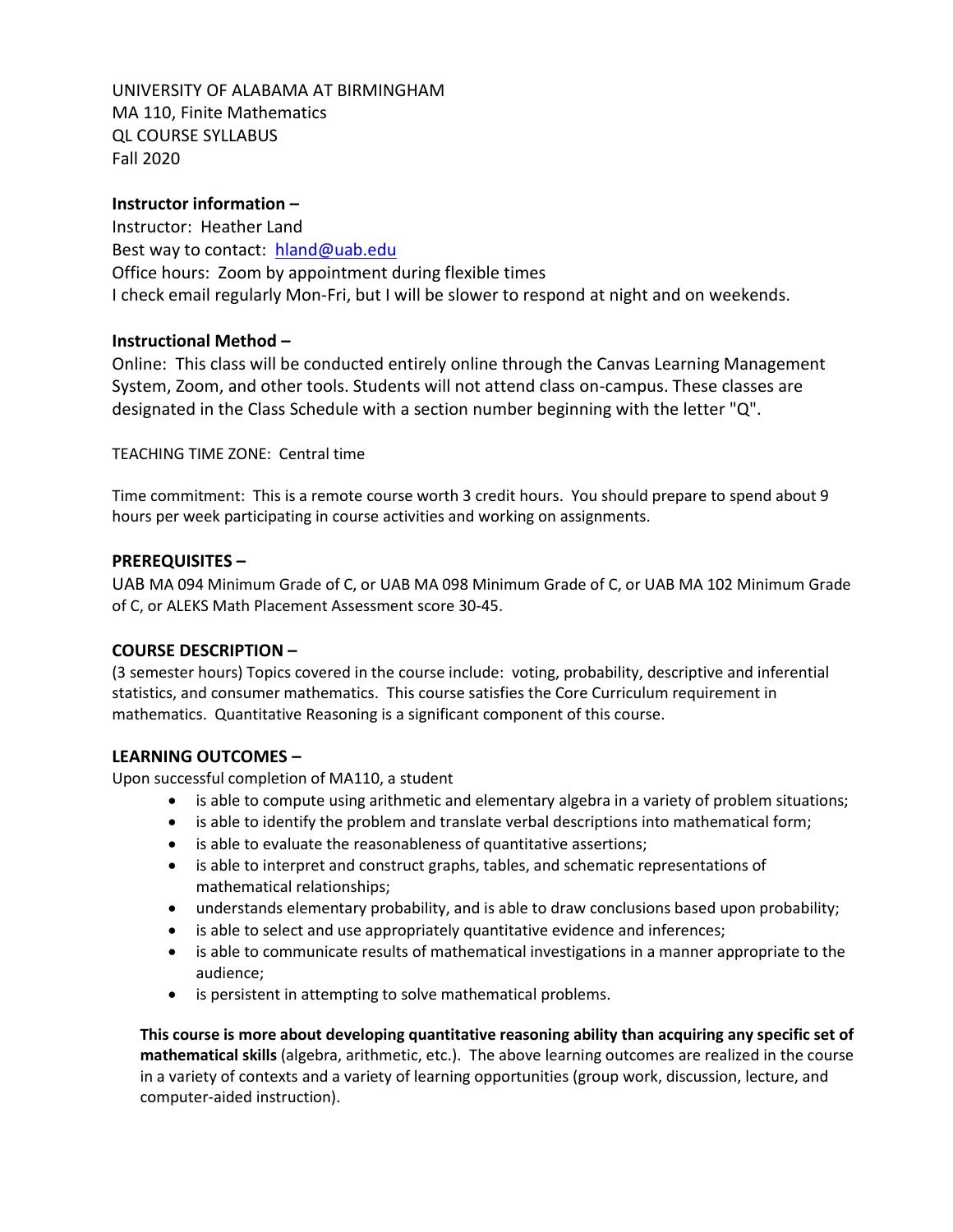NOTE: For Course Syllabi posted prior to the beginning of the term, the Course Instructor reserves the right to make changes prior to or during the term. The Course Instructor will notify students, via email or Canvas Announcement, when changes are made in the requirements and/or grading of the course.

# **UAB Policies and Resources-**

## **Add/Drop and Course Withdrawal**

- **Drop/Add**: Deadlines for adding, dropping, or withdrawing from a course and for paying tuition are published in the [Academic Calendar](https://www.uab.edu/students/academics/academic-calendar) available online. Review th[e Institutional Refund](https://www.uab.edu/students/one-stop/policies/institutional-refund-policy)  [Policy](https://www.uab.edu/students/one-stop/policies/institutional-refund-policy) for information on refunds for dropped courses.
- **Withdrawal**: To avoid academic penalty, a student must withdraw from a course by the withdrawal deadline shown in the academic calendar and receive a grade of W (withdrawn). Failure to attend class does not constitute a formal drop or withdrawal.

### **UAB United: Safe Entry to Campus**

- Please go to the [UAB United website](https://www.uab.edu/uabunited/students) for guidance and resources related to our safe entry to campus in Fall 2020, including information on:
	- **[Testing](https://www.uab.edu/uabunited/students/testing)**
	- [Academic resources](https://www.uab.edu/uabunited/students/academics) and in-depth information
	- [Student Affairs resources](https://www.uab.edu/uabunited/students/student-affairs) to support all students (housing, dining, extracurricular activities, parking, etc.)
	- [Health and safety resources and recommendations](https://www.uab.edu/uabunited/students/health-safety) for on and off-campus
	- Information for [graduate students,](https://www.uab.edu/graduate/about/graduate-school-covid-19-updates) [School of Medicine students,](https://www.uab.edu/medicine/home/covid-19-updates) [Post-](https://www.uab.edu/postdocs/covid-19)[Docs](https://www.uab.edu/postdocs/covid-19) and [International Students](https://www.uab.edu/global/about/programs-services/isss/faqs-concerning-recent-sevp-guidance-and-covid-19-planning)

All students should use the [Student COVID-19 Entry Checklist](https://www.uab.edu/uabunited/entry-checklists#student-checklist) to see what they have to do in order to enter the campus safely. **Non-compliance with the required items will result in students not being able to remain on campus or participate in any in-person classes, meetings, jobs, extracurricular activities, and events.**

### **Misconduct**

The University of Alabama at Birmingham expects all members of its academic community to function according to the highest ethical and professional standards. Students, faculty, and the administration of the institution must be involved to ensure this quality of academic conduct. Review the Academic Honor Code and Non-Academic Student Code of Conduct linked below.

- [Academic Honor Code](http://www.uab.edu/students/one-stop/policies/academic-honor-code)
- [Non-Academic Student Code of Conduct](http://www.uab.edu/studentconduct)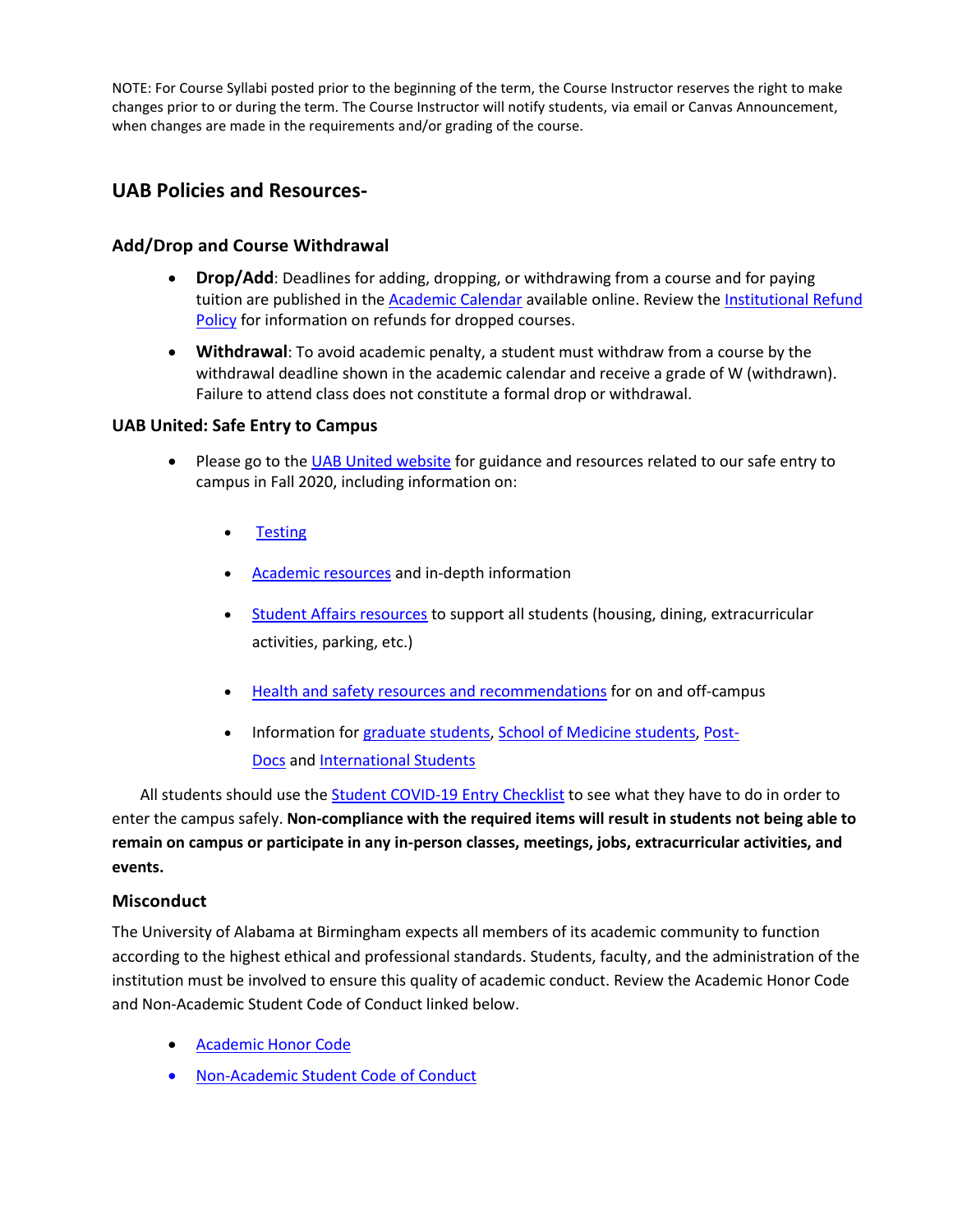## **DSS Accessibility Statement**

**Accessible Learning:** UAB is committed to providing an accessible learning experience for all students. If you are a student with a disability that qualifies under Americans with Disabilities Act (ADA) and Section 504 of the Rehabilitation Act, and you require accommodations, please contact Disability Support Services for information on accommodations, registration and procedures. Requests for reasonable accommodations involve an interactive process and consist of a collaborative effort among the student, DSS, faculty and staff. If you are registered with Disability Support Services, please contact DSS to discuss accommodations that may be necessary in this course. If you have a disability but have not contacted Disability Support Services, please call (205) **934-4205**, visit [their website,](http://www.uab.edu/dss) or their office located in Hill Student Center Suite 409.

**COVID-19 Adjustments for Students**: Attendance will not be a part of your grade in MA 110. Students concerned about their attendance as a result of COVID-19 should register with Disability Support Services.

UAB Disability Support Services (DSS) has established a process for UAB students to request temporary adjustments based on the impact of COVID-19. The process is similar to the traditional DSS registration procedures for accommodations based on disability. However, these requests will be referred to as "COVID-19 Related Temporary Adjustments". On the DSS website, there is a section (next to the traditional DSS application process) titled "Request COVID-19 Temporary Adjustments" where students can read the process and click to complete an application.

On the application, the student must complete an attestation and identify which of the following category(s) applies to their situation. Students will be allowed to submit documentation to support their requests.

- I am 65 or older
- My medical provider has determined that I am an individual who is considered high risk according to Centers for Disease Control and Prevention

• I care for or reside with an individual who has been determined to be high risk according to Centers for Disease Control and Prevention

- I have tested positive for COVID-19
- I am requesting adjustments for another reason

Any questions regarding this process should be referred directly to dss@uab.edu. For qualifying students, DSS staff will create a Notification of Temporary Adjustment Letter (PDF format) which will be provided to students. Students will share this letter, as needed, with instructors to request adjustments.

## **Title IX Statement:**

The University of Alabama at Birmingham is committed to providing an environment that is free from sexual misconduct, which includes gender-based assault, harassment, exploitation, dating and domestic violence, stalking, as well as discrimination based on sex, sexual orientation, gender identity, and gender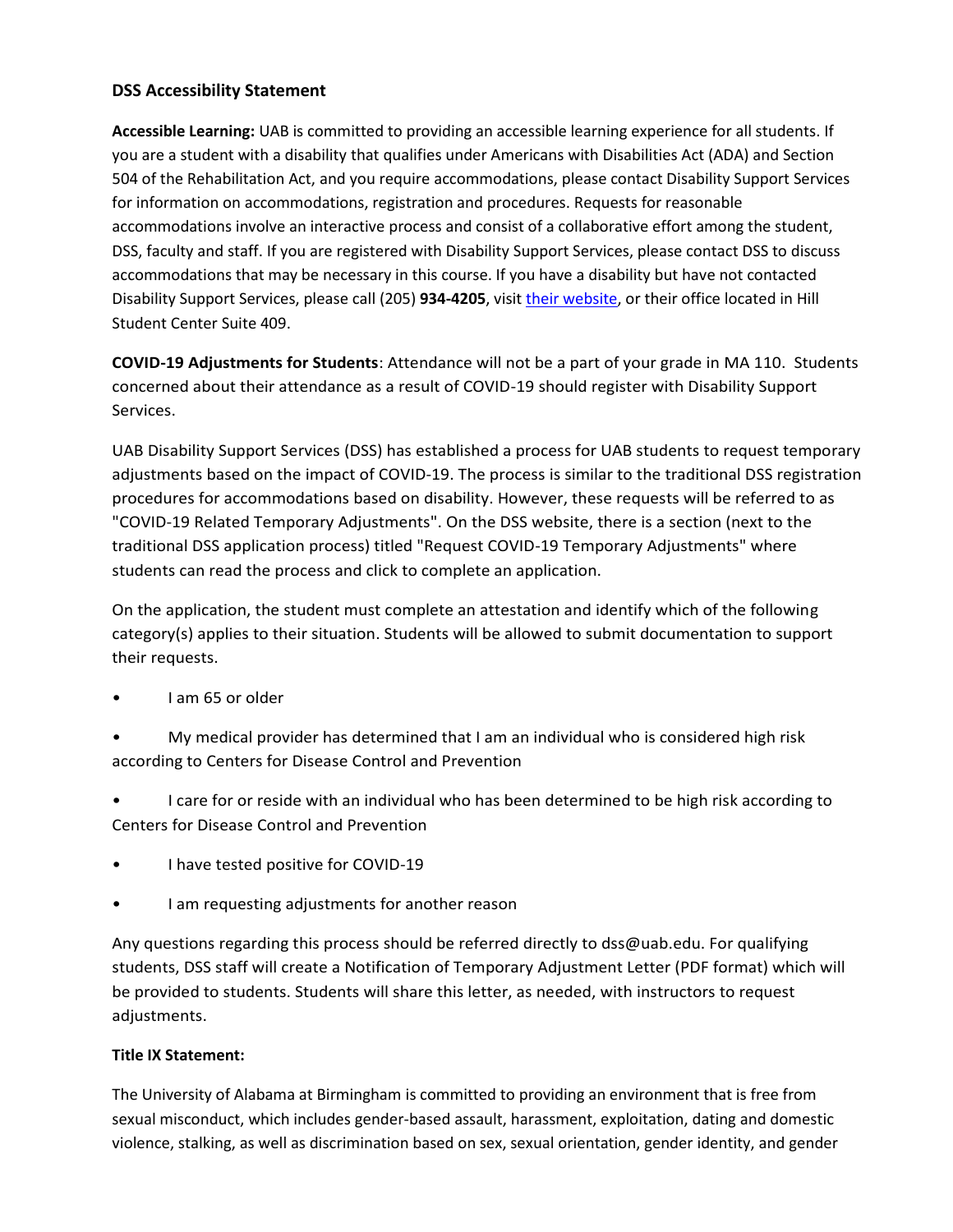expression. If you have experienced any of the aforementioned conduct we encourage you to report the incident. UAB provides several avenues for reporting. For more information about Title IX, policy, reporting, protections, resources and supports, please visit [UAB Title IX webpage](http://www.uab.edu/titleix) for UAB's Title IX, UAB's Equal Opportunity, Anti-Harassment, Duty to Report, and Non-Retaliation policies.

## **Mandatory Masks and Social Distancing Requirements:**

In accordance with CDC guidelines and for the health and wellbeing of all faculty, staff and students. Students, faculty and staff are required to wear cloth face coverings or face masks at all times and maintain social distancing (6 feet between individuals in traditional classrooms, or, in instructional laboratories and similar settings) while on the UAB campus. Instructors have the right to ask those who are not complying with these requirements to leave class in the interest of everyone's health and safety. In the event that a student refuses to comply with these requirements, the instructor has the right to cancel class.

Additionally, following other simple practices will promote good health in and out of the classroom, such as frequent and thorough hand washing, wiping down desks and seats with disinfectant wipes whenever possible, not sharing personal items such as pens and cell phones, and avoiding crowded areas and other enclosed spaces.

The UAB Blazer community views the adoption of these mandatory guidelines as a mark of good citizenship and respectful care of fellow classmates, faculty, and staff. Please visit the [UAB United website](https://www.uab.edu/uabunited/students) for further information.

Food may not be consumed during class times in classrooms, but bottled water is permissible.

# **GuideSafe Event Passport Class Requirement**

Faculty are required to verify all students who are present for in-person instruction have a current Event Passport.

The COVID-19 pandemic is an extraordinary situation requiring significant measures to create a safe educational community. UAB is using GuideSafe™ Event Passport to facilitate access to classrooms, meetings, events, or facilities having ten or more people. Attendees, including faculty, staff, and students, will complete **[UAB Healthcheck](https://www.uab.edu/uabunited/uab-healthcheck)**, a COVID-19 assessment tool, prior to entering their event. An Event Passport is issued based factors from your daily risk level as assigned by the UAB Healthcheck. After you have completed Healthcheck, press the "Passport" button to get your passport. This passport is good for 24 hours. Remember your passport number to access your passport later in the day. Each user is assigned a unique passport number indicating their status for the upcoming event that will show a "Clear" (Green) screen or "Not Clear" (Red) screen. After the 24-hour passport has expired, you will need to complete Healthcheck again. Each passport will have a time and date to ensure validity. Learn more at [UAB GuideSafe](https://www.uab.edu/uabunited/guidesafe-event-passport)  [Event Passport.](https://www.uab.edu/uabunited/guidesafe-event-passport)

# **REQUIRED MATERIALS –**

**EQUIPMENT STATEMENT FOR MA 110 –** All students must have the required equipment for remote testing with ProctorU (webcam and microphone required, reliable high speed internet required). Students may test their equipment by going to <https://test-it-out.proctoru.com/>.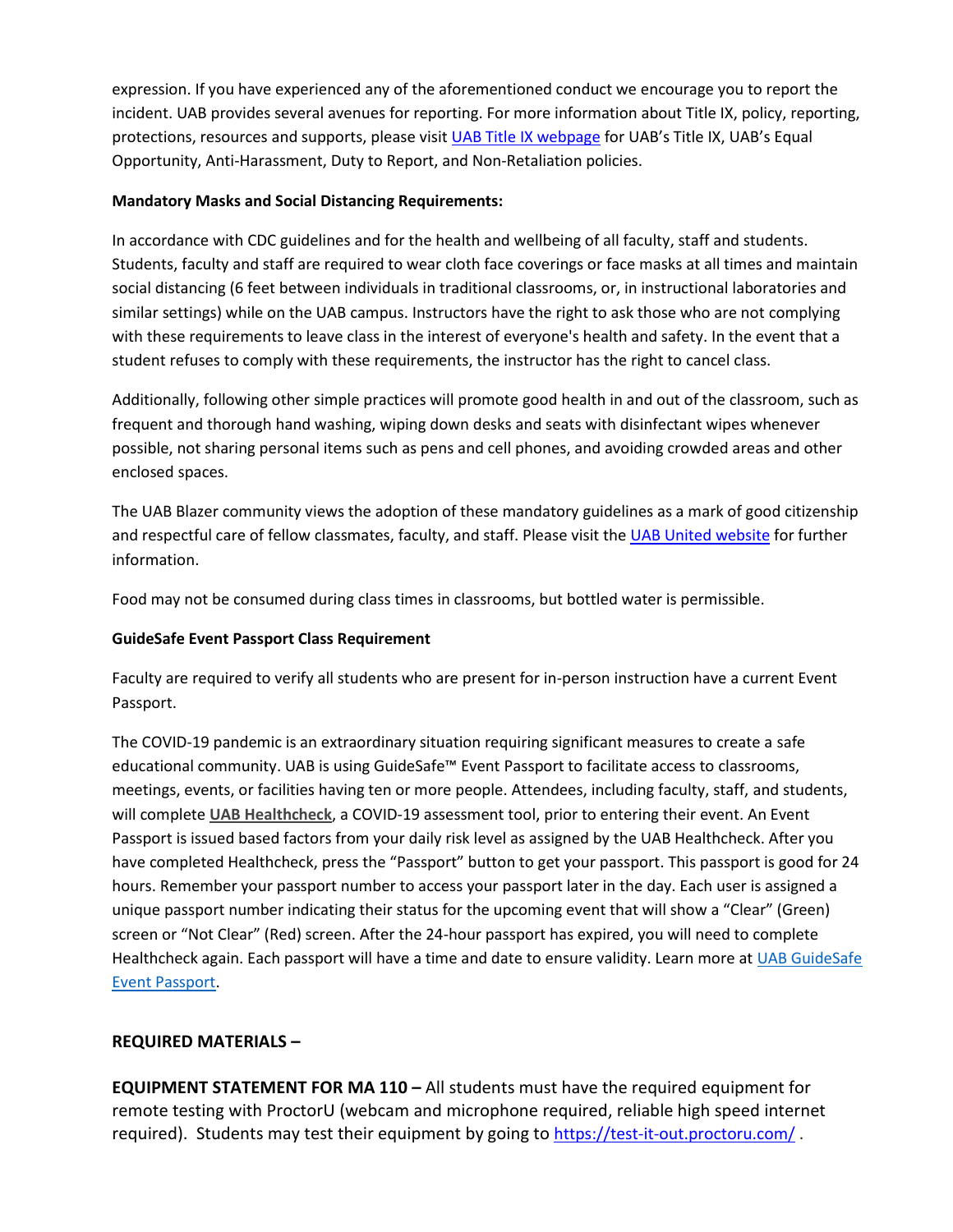Note that the following *CANNOT* **be used for testing with ProctorU:** Chromebooks, Tablets, Linux operating systems, Virtual machines, Windows 10 in S mode, Surface RT. **Chrome** is the recommended browser.

Students must have a **back-up plan** in case they have technical issues with their computer and/or internet.

**Knewton alta Access** –Students must purchase an access code from UAB Barnes & Noble or directly from Knewton (within Canvas).

- **How to register for Knewton alta:**
	- o Log in to Canvas.
	- o Work through the Modules in order.
	- o When you click on HW1, it will take you to a pre-created account.
	- o Click Purchase.
		- Select Plan or Enter Code (purchased from UAB Barnes & Noble)
		- *You may also select Courtesy Access (only good for 14 days).*
		- Note that once Courtesy Access expires, you will no longer have access to your HW and Quizzes. No extensions of deadlines are given for failure to purchase your required access to Knewton.

**Calculator**: Students must **use their computer operating system calculator during ALL Tests.** 

## **ATTENDANCE/PARTICIPATION POLICY –**

Participation in all learning activities and completion of all assignments is required, and points will be awarded.

Students are expected to work on their assignments regularly, and not to wait until the deadline to begin.

Students are expected to have a back-up plan in case they have technical issues.

**Extended Absences**: Attendance is fundamental to course objectives and to the integrity of this course. Courses in the Mathematics Department require a variety of activities that involve interaction with the instructor and/or interaction with other students. Excessive absences and missed assignments seriously jeopardize a student's ability to successfully complete the course. In the event of excessive absences, students should be prepared to officially withdraw from the course. Go to <https://www.uab.edu/students/one-stop/classes/add-drop-and-withdrawal-policy> to view the UAB Add/Drop and Withdrawal Policy.

## **COURSE GRADES –**

Student grades are based on total points earned out of 1000 points and the grading scale below.

Grading scale for MA 110:

| <b>Points Earned</b> | <b>Course Grade</b> |
|----------------------|---------------------|
| 880-1000             |                     |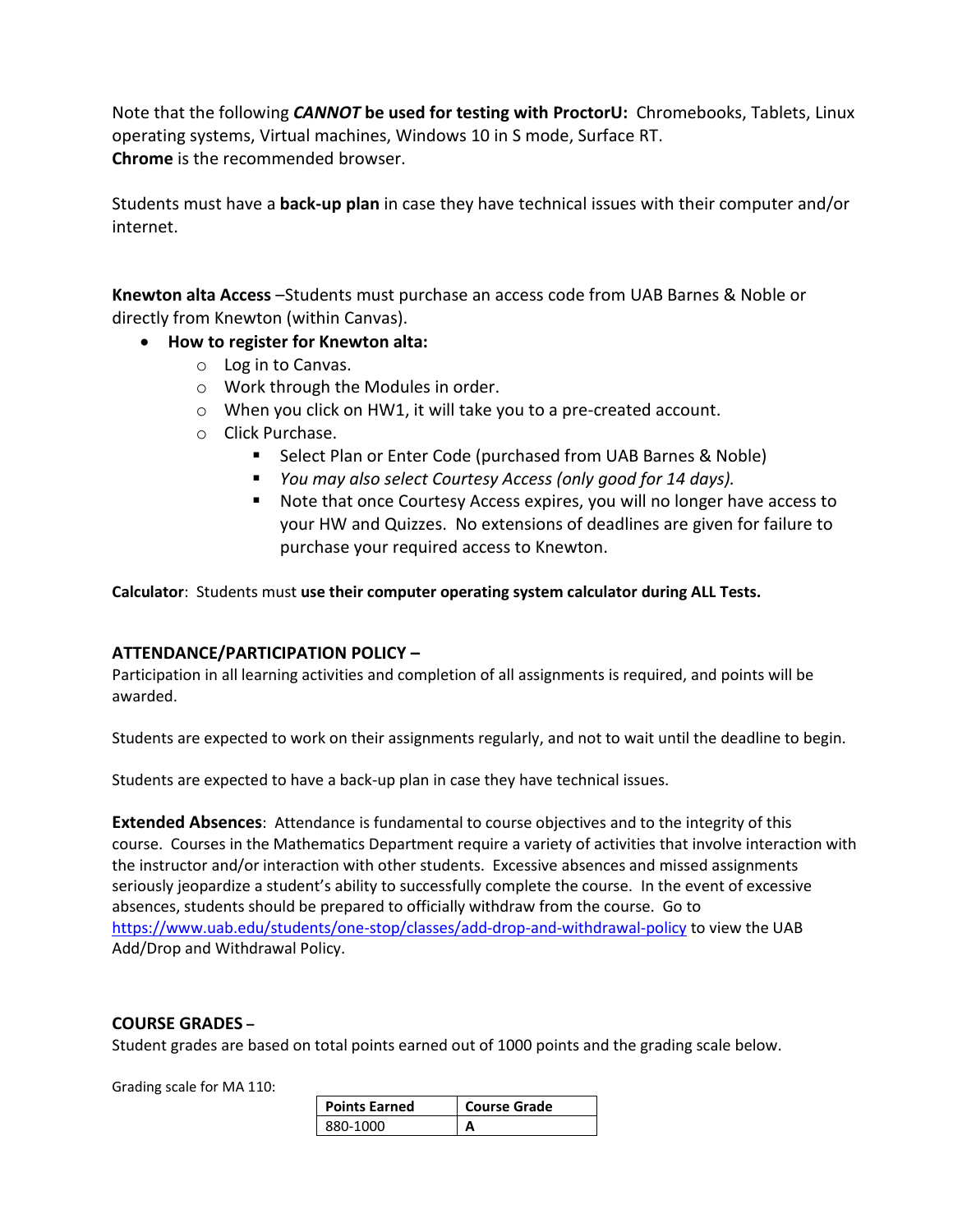| 750-879   | R |
|-----------|---|
| 620-749   |   |
| 500-619   | D |
| Below 500 |   |

All scores will be posted in Canvas, but the total points and overall grade will be maintained at UAB Grade for MA 110 (beginning one week after the drop/add period ends). Scores for Discussions and Problems will be posted as soon as grading is complete, which is usually within one week.

**To access total points and overall grade**: Go to Canvas and click on **UAB Grade for MA 110,** or go to [https://secure.cas.uab.edu/mll/db/.](https://secure.cas.uab.edu/mll/db/) The instructor will upload Canvas scores to UAB Grade for MA 110 regularly after deadlines.

Pass/Fail option: MA 110 allows students to elect a Pass/Fail option in case there are circumstances and/or challenges students are encountering related to the ongoing pandemic that might make a Pass/Fail option a better option. Students should discuss this option with their advisor before selecting it. If students are not remaining with the default letter grade method for any of their courses, they must select the Pass/Fail grading method for each course individually. This selection is made toward the end of the semester. Once a student selects the option for a Pass/Fail grading method for a particular course, that decision is not reversible regardless of their performance on remaining assignments or final exams.

Point distribution for MA 110:

| <b>Grade Element</b> | <b>Points</b> | Quantity | <b>Total Points</b> |
|----------------------|---------------|----------|---------------------|
| Honor Code statement | 1             | 1        | 1                   |
| Syllabus Quiz        | 2             | 1        | 2                   |
| Discussion           | 10            | 8        | 80                  |
| Problem              | 8             | 8        | 64                  |
| <b>RQuizzes</b>      | 4             | 11       | 44                  |
| Homework             | 14            | 11       | 154                 |
| Quizzes              | 5             | 11       | 55                  |
| <b>Tests</b>         | 150           | 4        | 600                 |
| <b>Total points</b>  |               |          | 1000                |
| Bonus                | 10            | 2        | 20                  |

### **MAKE-UP WORK POLICY**

In general, there is NO makeup for missed assignments. However, HW may be completed late within one week for 50% credit. Students are expected to work ahead on their assignments instead of waiting until the deadline.

If a student misses **one** Test, he may submit a request to replace the missed grade by taking the Makeup Test the week after Test 4. The student must submit a request form no later than Nov 11, the day after the Test 4 deadline. The student will be notified by email about the status of the request. The Makeup Test Comprehensive is a 2 hour cumulative test that covers all material in the course. A ProctorU appointment is required. *Only ONE missed test may be replaced.*

Students who must miss due to **official university competition or performance, jury duty, or required military orders** must present official documentation IN ADVANCE and MAKE ARRANGEMENTS to complete the missed work IN ADVANCE of the absence. **Before the end of the add/drop perio**d, students must provide their instructor a schedule of anticipated excused absences with a letter explaining the nature of the expected absences from the director of the unit or department sponsoring the activity. If a change in the schedule occurs, students are responsible for providing their instructors with advance written notification from the sponsoring unit or department.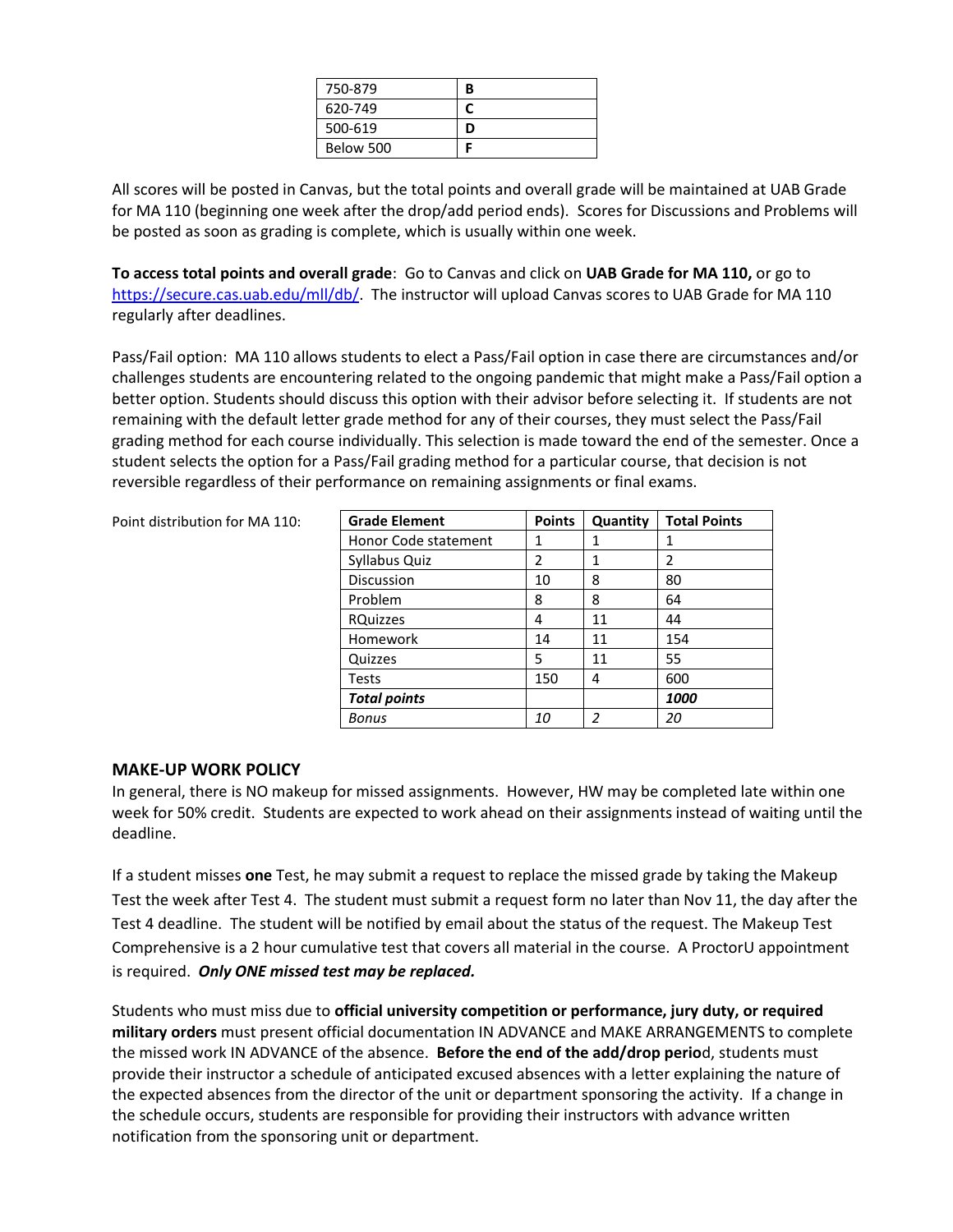Students should notify the instructor in writing or via email **before the end of the drop/add period** of their intention to be absent for religious observance. The instructor will work to provide reasonable opportunity to complete academic responsibilities as long as that does not interfere with the academic integrity of the course.

Two bonus assignments that are worth up to 10 points each are available to help students make up points for missed assignments.

## **COURSE STRUCTURE –**

The course content is set up as Weekly Modules in the UAB Learning Management System (LMS), CANVAS. Students must work through the Modules in order and complete all items. In order to do this, they must have reliable access to BlazerNet, Canvas, and Knewton alta. Students must ensure that they meet the system requirements, and those of ProctorU for testing.

## **Graded Assignments**

**Tests** are taken with the remote proctoring services of **ProctorU**.

- Appointment REQUIRED and must be made at least 72 hrs in advance or fees apply (and there may be limited/no availability).
- [Check your computer](https://proctoru.com/testitout) with ProctorU **before each test**.
- Make sure you meet the ProctorU technical requirements: [https://support.proctoru.com/hc/en](https://support.proctoru.com/hc/en-us/categories/115001818507)[us/categories/115001818507](https://support.proctoru.com/hc/en-us/categories/115001818507)
- Valid ID required have two available.
- Quiet, private room required.
- 50 minute time limit.
- Worth up to 150 points each.
- One attempt allowed.
- May review immediately after submission.
- Only allowed items:
	- o Computer operating system calculator (NO downloaded or handheld)
	- o One piece of blank scratch paper (must be destroyed in front of proctor)
	- o All Tests formula sheet open in another window (not printed)
	- o Excel
- Prepare by going to the **Test Review Center** (available 14 days before the test deadline).
- If a student misses **one** Test, he may request to replace the missed grade by taking the Makeup Test. The student must email a request form to the instructor no later than the day after the Test 4 deadline. The Makeup Test is a 2 hour comprehensive test that covers all material. *Note that only ONE missed test may be replaced.*

Students who have technical issues with ProctorU should use: Need Help? Chat Now! at the bottom right.

Even though students take their Tests with ProctorU, we reserve the right to require a student to re-take a test with ProctorU if any testing inconsistencies or questions of academic integrity arise during the testing session, or after the review of the recording by the instructor. Students will be responsible for payment of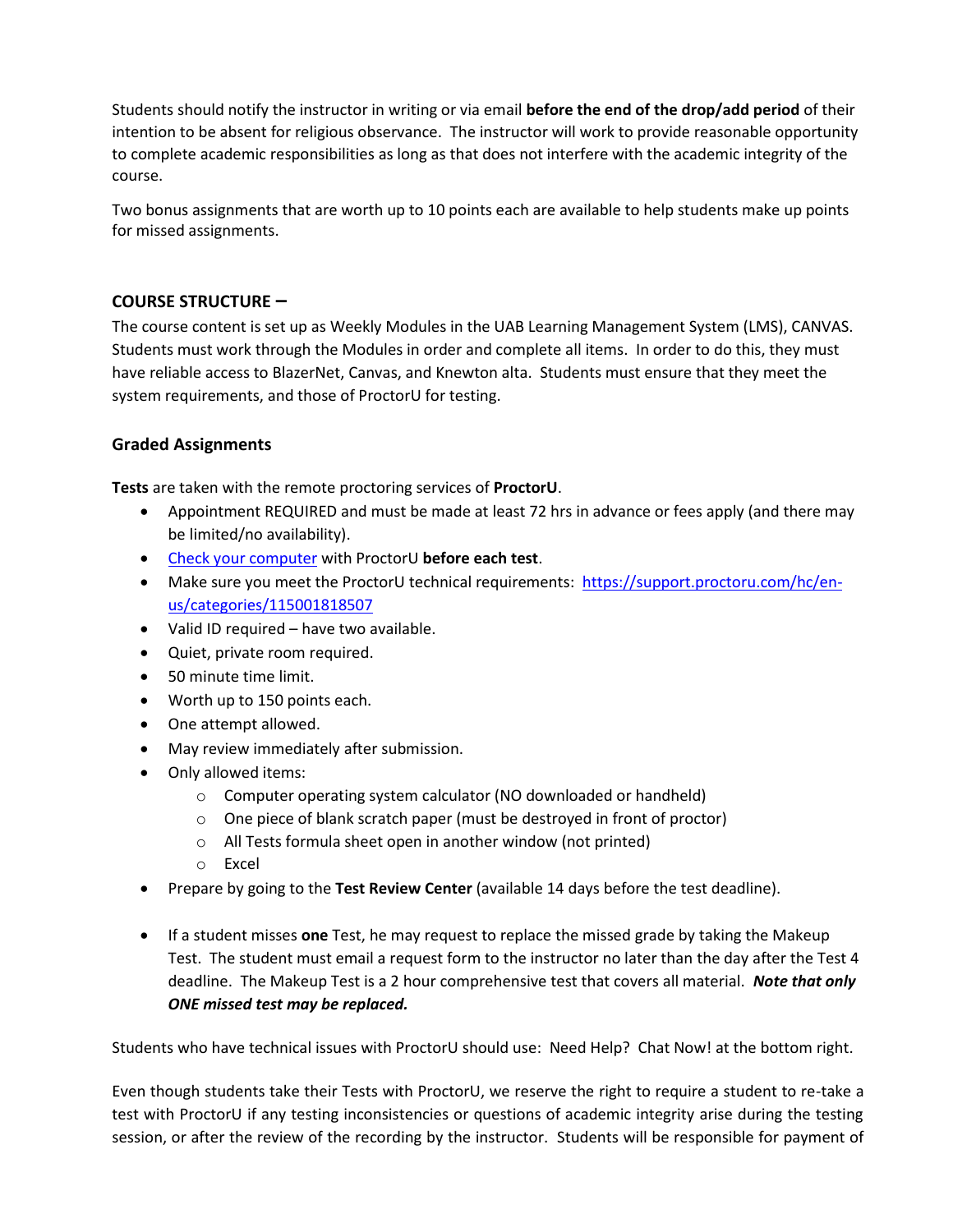any fees to retake a Test. Academic misconduct undermines the purpose of education and can generally be defined as all acts of dishonesty in an academic or related matter, and it will not be tolerated.

**Discussions** occur weekly except during Test weeks. They give students an opportunity to work together in a group to improve their quantitative reasoning ability and conceptual understanding of mathematical ideas.

- Available on two consecutive days in the Weekly Modules.
- Must post over both days (before 10pm the second day).
- Post at least one specific idea for solving the Problem, but not your solution.
	- $\circ$  Do not post your solution to the Problem (this results in a 0 score for the Discussion).
	- o Posts must be relevant, meaningful, and not repetitive.
- Reply to at least two other group members in a meaningful way.
- No credit is given for short, repetitive, or one word posts.
- No credit is given for consecutive posts.
- Worth up to 10 points each.
- See the rubric for details.
- No late submissions.

**Problems** give students an opportunity to articulate their conceptual understanding of mathematical ideas.

- Available on two consecutive days in the Weekly Modules.
- Due the second day before 11:59pm central time.
- Each student submits a unique, individually written solution.
	- o If two or more students submit identical solutions, all will receive a score of 0.
- All submissions must be made in Canvas in the Problem.
- To submit: Click Submit Assignment (upper right) and select File Upload or Text Entry or Office 365, then click Submit Assignment.
- Verify that the upper right corner shows: *Submission √Submitted!*
- You may submit more than once as needed (all submissions will be saved).
- If you submit multiple times, please indicate which one(s) to grade.
- Only files allowed: pdf, doc, docs, jpeg, xls, jpg, png.
- Worth up to 8 points each.
- See the rubric for details.
- No late submissions.

**Reading Quizzes (RQuiz)** requires students to read the powerpoints and test their understanding so they will be prepared for the class activities.

- Available in the Weekly Modules and also in Student Resources.
- Read the powerpoint(s) in Canvas before you take the RQuiz.
- One RQuiz is due each week before class.
- 15 minute time limit.
- Worth up to 4 points each.
- Two attempts allowed.
- Review after the second attempt.
- Highest score attained will count.
- No late submissions.

**Homework (HW)** – Knewton alta is designed to work the way you learn—by completing HW assignments. All of your course material (including text instruction like what you might find in a book) plus videos, animations and worked examples, are presented to you in alta at the moment you need it. Once you begin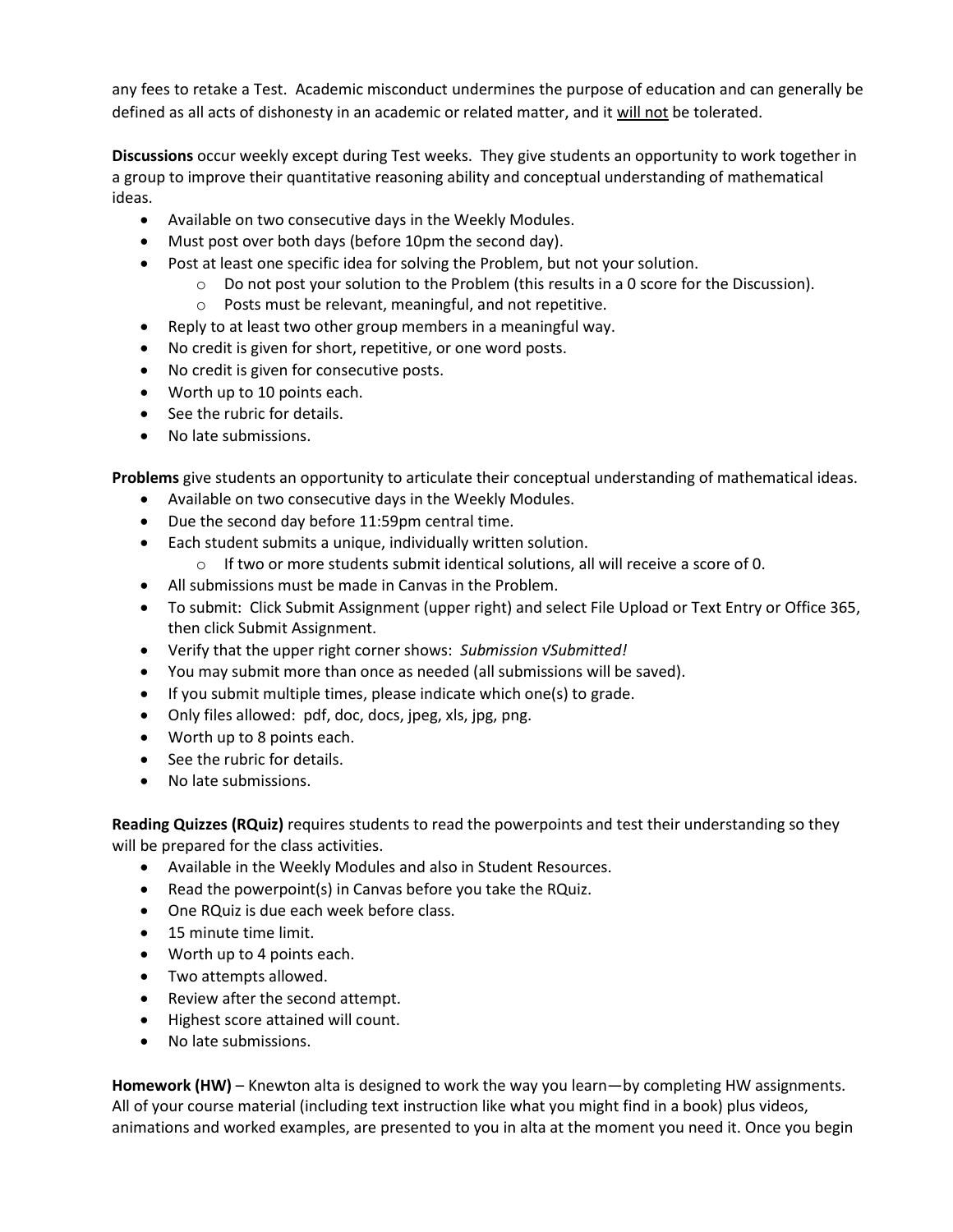a HW assignment, alta recognizes pretty quickly what you know or don't know and will adapt the HW assignment dynamically to your specific learning level.

When alta identifies a knowledge gap from your past, it will give you instructional support and a few extra questions until you've shown that you understand the concept, and can demonstrate proficiency by completing the assignment. Because alta is adapting to your personal learning, some of you will complete the HW assignment quickly, and some of you may take longer. (You'll see this in your progress bar.)

*Guessing is highly discouraged. Guessing will only mess with alta's ability to recommend the right content for you and could create a longer assignment experience.*

- Available in the Canvas Weekly Modules, but students may work ahead one week.
- One HW is due each week.
- Always View Related Instruction before you begin answering questions.
- Click on More Instruction within a question if you aren't ready to answer and need help.
- **Do not guess** (makes HW longer).
- Length and time varies.
- Adaptive based on mastery.
- Worth up to 14 points each.
- May be completed up to one week late for a 50% penalty on the late work.
- If you are struggling and need help, reach out to the instructor.
	- o The instructor may be able to help online through email or Zoom.

#### **Quizzes**

- Available in the Canvas Weekly Modules.
- One Quiz is due each week.
- 15 minute time limit.
- Worth up to 5 points each.
- Two attempts allowed.
- Highest score attained will count.
- May review after the deadline.
- No late submissions allowed.

**Other graded assignments** include the UAB Honor Code Statement and the Syllabus Quiz, which are found in Canvas and due during the first few days of the term.

**CLASS SCHEDULE** - A copy of the class schedule is posted in Canvas. The class schedule identifies the specific dates and times of all meetings, assignments and deadlines. It also identifies the material that corresponds to the homework, quizzes, and tests.

### **MATH HELP**

**Your instructor** -- You should always **contact your instructor** if you are having difficulty with the material. They can offer suggestions and help.

#### **Canvas**